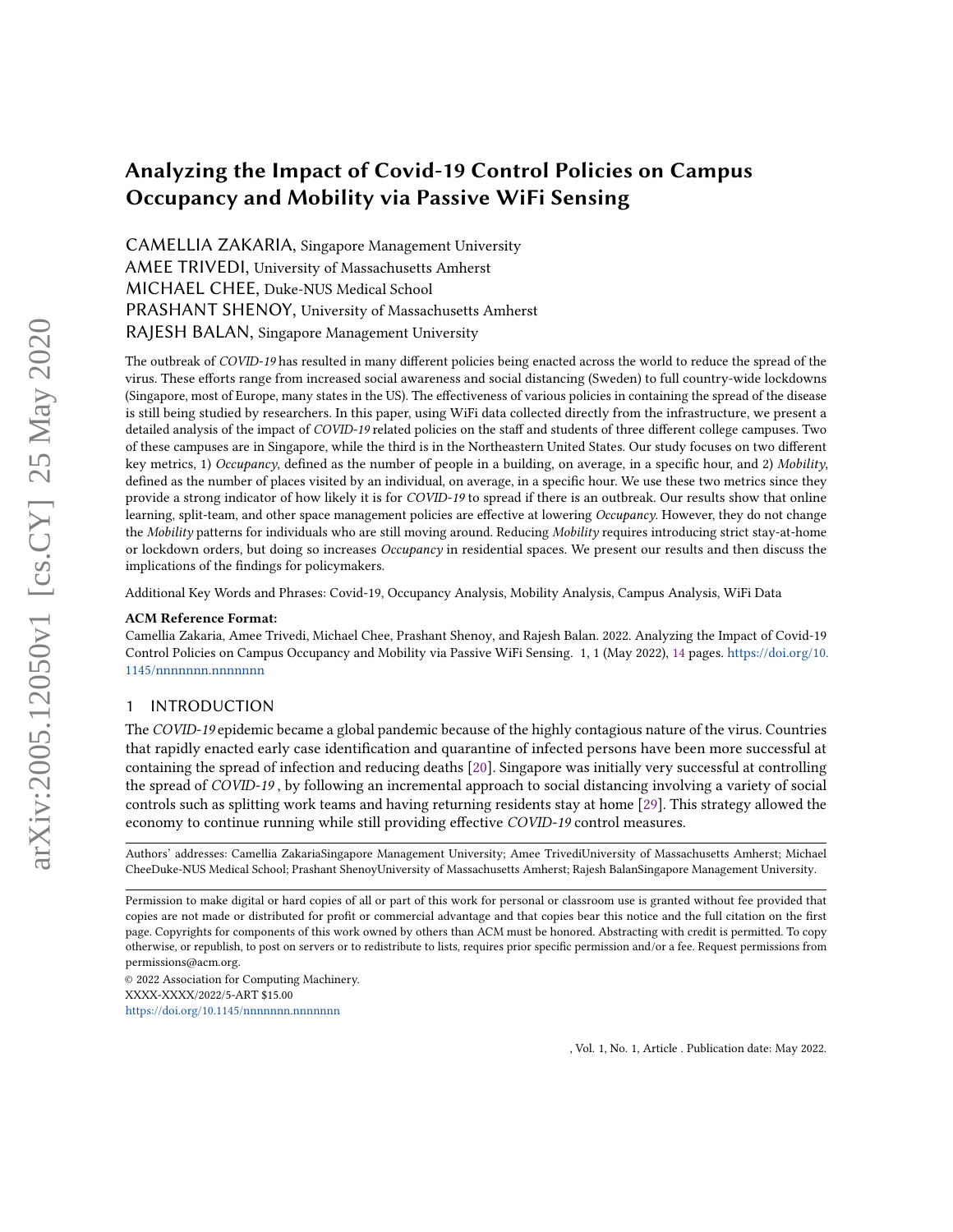Unfortunately, the measured approach initially taken in Singapore was found inadequate when COVID-19 began spreading prolifically in densely packed manual worker dormitories [\[13,](#page-13-3) [15\]](#page-13-4). This phenomenon resulted in a revision of policy and a country-wide lockdown that started in April 2020. Note, the lockdown is still in force at the time of writing of this paper [\[10,](#page-13-5) [14\]](#page-13-6).

A different approach to the pandemic has taken by countries like the United States of America and Brazil. These countries did not implement national policies to contain COVID-19, and instead left infection control to the discretion of state/regional governors. This distributed approach has generally resulted in poorer outcomes and higher death rates compared to countries who have taken consistent country-wide actions [\[19,](#page-13-7) [20\]](#page-13-1).

In addition to enacting policy, it is beneficial to evaluate the effectiveness of different movement controls as this could facilitate more principled planning for gradual re-opening of locked down societies.

In this paper, we present findings from production WiFi networks, that show the effect of various COVID-19 related policies on the measures of occupancy and mobility of students and staff across three different university campuses. Two of these campuses are in Singapore, and one is in the northeastern part of the United States of America.

We define *Occupancy* as the number of people in each building, on average, in a specific hour (e.g. 12 p.m. - 1 p.m. lunchtime). It also refers to as the occupancy density or population density of a building. Mobility is defined as the number of places visited by an individual, on average, in a specific hour.

We use these metrics as they give a reliable indicator of how likely it is for COVID-19 to spread if there is an outbreak. Occupancy suggests how likely it is for COVID-19 to spread within a residence or building as higher occupancy places are more crowded and thus more likely to be affected if an outbreak occurs. Mobility shows how likely it is for a COVID-19 outbreak to spread beyond the infected individual's home and work environment. In particular, if an infected individual has a high mobility or is close to other individuals with high mobility, an outbreak will likely spread to all those places that are visited by the high mobility individuals. Indeed, the movement of individuals either visiting a country or returning home was the primary vector through which COVID-19 spread throughout the world.

For both these metrics, we expect to see the time of the day (morning versus lunch versus dinner, etc.) and day of the week (weekday versus weekend) effects for both of these metrics. The goal of this paper is to show how various COVID-19 related policies change the normally expected patterns for these two metrics. Our results show that even gradual policies have an effect on *occupancy* but minimal impact on *mobility* and that only strict quarantine measures are effective at limiting mobility across campus. In particular, this paper contributes to the following:

- It provides one of the first detailed looks at the effect of COVID-19 related policies on three campus populations across two different countries. We provide detailed results showing how the occupancy and mobility metrics change across all three campuses as COVID-19 related quarantine policies, of increasing severity, are enacted.
- It shows that controlling the mobility of people across campus requires strict quarantine policies.
- It provides evidence that passive monitoring of campus occupancy and mobility patterns can be of great help to administrators deciding on the appropriate policies to combat future pandemics and other contagious outbreaks.

# <span id="page-1-0"></span>2 DATA COLLECTION

Our data sets were collected directly from the production WiFi networks of three different university campuses. Two of these campuses ( $SIN_1$  and  $SIN_2$ ) are in Singapore, and the last one ( $US_1$ ) is in the North-Eastern portion of the United States of America. Two campuses are full-sized residential campuses with over 200 buildings each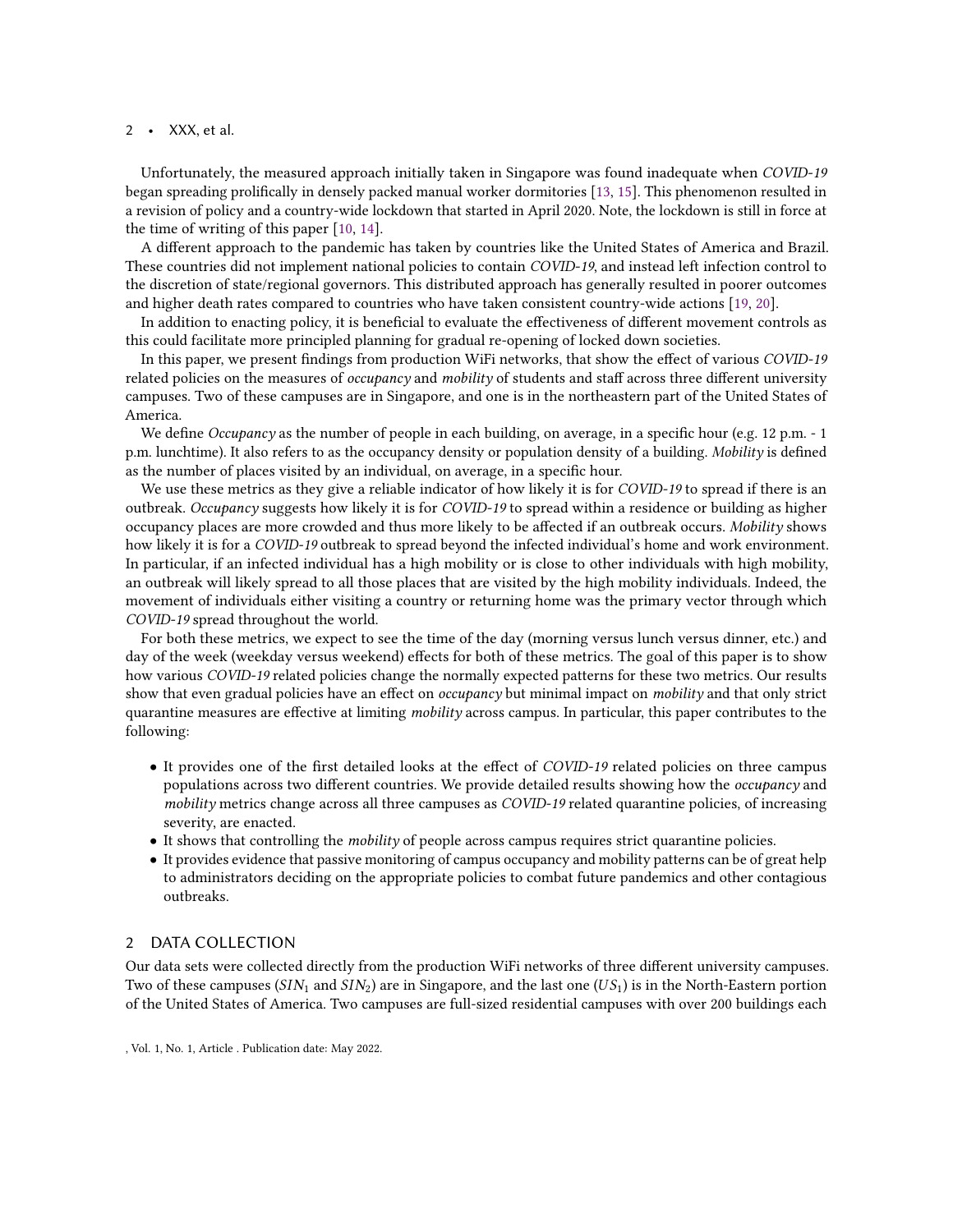Analyzing the Impact of Covid-19 Control Policies on Campus Occupancy and Mobility via Passive WiFi Sensing • 3

<span id="page-2-0"></span>

| Campus  | <b>Campus Name</b>                    | <b>No. Buildings</b> | No. Students     | No. Staff        | No. APs          |
|---------|---------------------------------------|----------------------|------------------|------------------|------------------|
| $SIN_1$ | Singapore Management University(SMU)  |                      | $\approx 9,000$  | $\approx 1.000$  | $\approx 800$    |
| $SIN_2$ | National University of Singapore(NUS) | $\approx$ 240        | $\approx 40,000$ | $\approx$ 10.000 | $\approx$ 13.000 |
| $US_1$  | University of Massachusetts, Amherst  | $\approx$ 230        | $\approx$ 30.000 | $\approx 8,000$  | $\approx 5.500$  |

Table 1. Details of Each Campus Studied in this Paper

and ≈40K to 50K students and staff while the last university is a small boutique non-residential establishment with  $\approx$  10,000 students and staff spread across a handful of buildings.

All three universities run Aruba-equipment supplied WiFi networks with one university also running a Ciscoequipment supplied WiFi network in addition to an Aruba network. For the Aruba networks, we pulled the WiFi data directly from the infrastructure using either real-time location services (RTLS) APIs [\[18\]](#page-13-8) or by reading the system logs directly. For the Cisco network, we pulled WiFi data directly from the network using the Cisco Connected Devices (CMX) Location API v3 [\[25\]](#page-13-9) (recently rebranded as Cisco DNA Spaces). In all cases, we obtained the following information: for all associated WiFi devices, the timestamp when the associated device was seen, the BSSID of the Access Point (AP) that saw the device, and the hashed client MAC address of the associated device. For two of the campuses, we can also obtain the same information (time seen, BSSID that saw the device, and hashed client MAC) for unassociated devices as well – i.e. devices with WiFi on that are just scanning.

For all three campuses, we have associated device data from Feb 2020 onwards. This allows us to have a very clear view of campus occupancy and mobility patterns across campus both before, during, and after COVID-19 related measures were implemented. Table [1](#page-2-0) provides details of each of the 3 campuses as well as the data collected.

# 2.1 Ethical Considerations

All data used in this paper was obtained directly from the campus infrastructure and bounded by the computing agreements agreed to by each WiFi user when they received their WiFi credentials. These agreements allowed us to use their data for aggregate analysis as long as individual identifiers were not used. As such, every MAC address obtained from the WiFi infrastructure was hashed using a consistent 1-way hash function, and no specific user details (e.g., login IDs) were used. All of the analysis used by this paper focuses on large aggregates with no analysis of specific individuals performed.

# <span id="page-2-1"></span>3 MOBILITY AND OCCUPANCY ANALYSIS FOR SINGAPORE UNIVERSITIES

We aimed to investigate the adequacy of safety measures to curb the spread of COVID-19 enforced by the respective university administrations on their staff and students. We did this solely through analysing mobility data generated from the WiFi data collected directly from the WiFi infrastructure, as explained in Section [2.](#page-1-0)

We used a three-step spatio-temporal analysis by first, generating unique device counts connected to every access point (AP) on campus, and applying heuristics to create user groups for each device. Second, the WiFi data was processed to generate transition records of each device that listed the locations (with the dwell duration) each device had visited for a given day. Third, and finally, we examined the changes in space density and movements on-campus to determine the effectiveness of various safety measures put in place at significant times points of COVID-19. These time points are summarised in Table [2.](#page-3-0)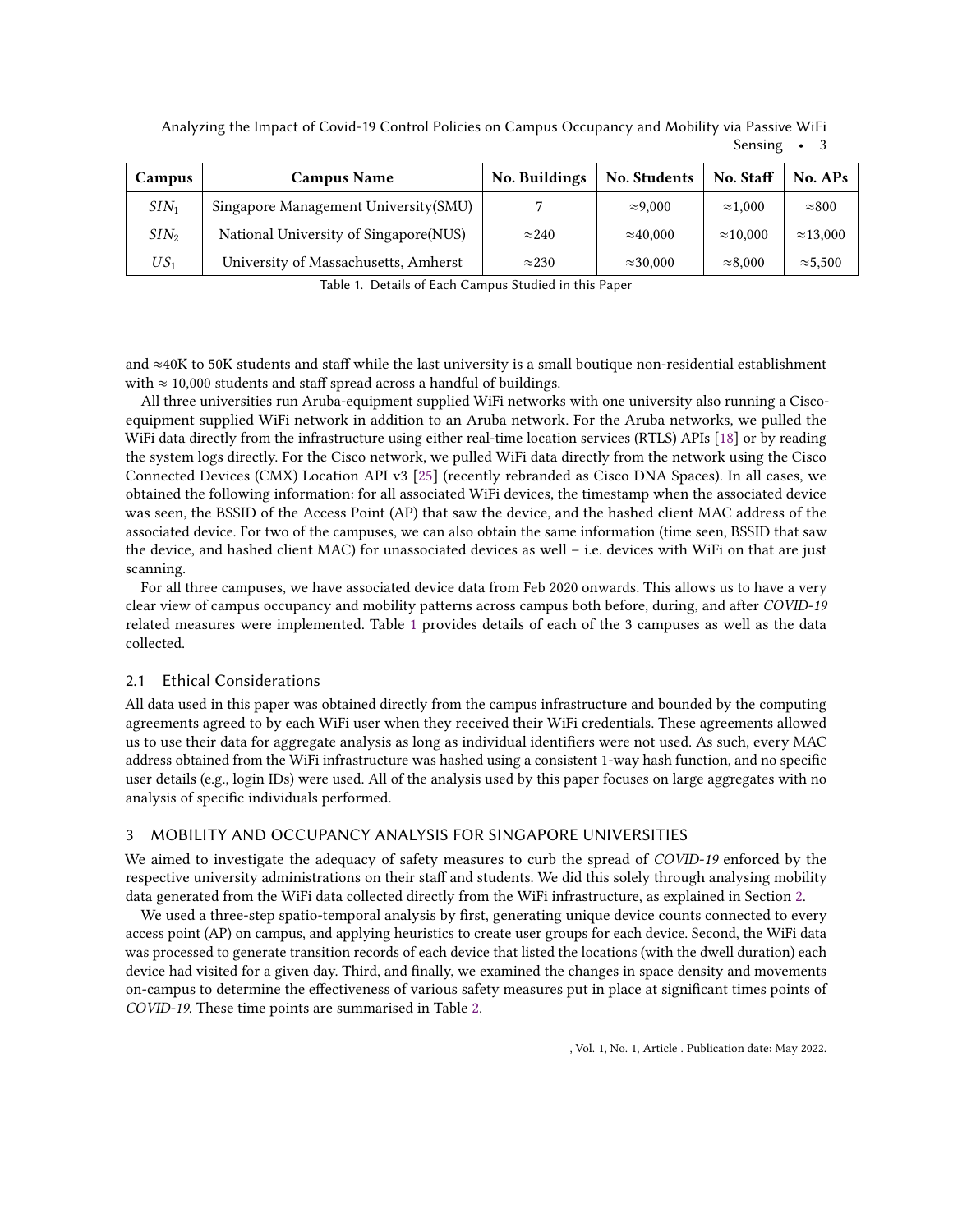<span id="page-3-0"></span>

| <b>Singapore Phases</b>          | <b>Date Started</b> | <b>Safety Measures</b>                                                  |  |
|----------------------------------|---------------------|-------------------------------------------------------------------------|--|
| Pre COVID-19                     | Before              | Awareness on personal hygiene                                           |  |
| $(P_S 0)$                        | 19 Feb, 2020        | $SIN1$ moves some classes online                                        |  |
| Phase 1 $(P_S1)$<br>19 Feb, 2020 |                     | National threat level raised to orange [16]                             |  |
|                                  |                     | 14-days home quarantine enforcing if returning from China [17]          |  |
|                                  |                     | All core curriculum moved to online learning for $SIN2$                 |  |
|                                  |                     | In-class mid-term assessment cancelled for $SIN_2$                      |  |
|                                  |                     | both $SIN_1$ and $SIN_2$ implement a 1 meter safe distancing policy     |  |
|                                  |                     | $SIN1$ closes all sports facilities                                     |  |
|                                  |                     | Classes >= 50 students moved to online learning for $SIN_1$ and $SIN_2$ |  |
| Phase 2 $(P_S2)$                 | 22 Mar, 2020        | All travel cancelled unless mandatory                                   |  |
|                                  |                     | All visitors to Singapore issued 14 day Stay Home order [6]             |  |
|                                  |                     | $SIN_1$ enforcing A/B shifts where all students & staff                 |  |
|                                  |                     | must alternate being offsite every other week                           |  |
| Phase 3 $(P_S3)$                 | 3 Apr, 2020         | Full shift to online learning for all schools at all levels [11]        |  |
|                                  |                     | All exams moved online at $SIN_1$ and $SIN_2$                           |  |
|                                  |                     | Pass / Fail option offered to students at $SIN_1$ and $SIN_2$           |  |
|                                  |                     | $SIN1$ only allowing key personal on campus                             |  |
|                                  |                     | $SIN2$ allowing most employers to work from home                        |  |
| Phase 4                          | 7th April 2020      | Full country-wide stay at home quarantine [14]                          |  |
| (P <sub>S</sub> 4, ongoing)      |                     | Nobody allowed on campus for SIN <sub>1</sub> . All buildings closed.   |  |
|                                  |                     | Only approved students allowed to stay in dorms at $SIN2$               |  |
|                                  |                     | Approved students allowed to travel to $SIN2$ to study                  |  |
|                                  |                     | Measures extended until Jun 2020 [10]                                   |  |

Table 2. Description of the five phases of COVID-19 related safety measure enacted in Singapore and at  $SIN_1$  and  $SIN_2$ 

# 3.1 Overall Control Policy

Singapore was first alerted of 'severe pneumonia' cases in Wuhan city on 2nd January 2020. From that point on, Singapore's Ministry of Health (MOH) has mandated a series of escalating control policies to prevent high infection rates of COVID-19 while minimizing significant disruptions to the daily routines of its residents. The first case of COVID-19 in Singapore was reported on 22nd January, and more cases started appearing over the next few days. As shown in the subsequent phases ( $P<sub>S</sub>1$  to  $P<sub>S</sub>4$ ), Singapore's MOH took increasingly strong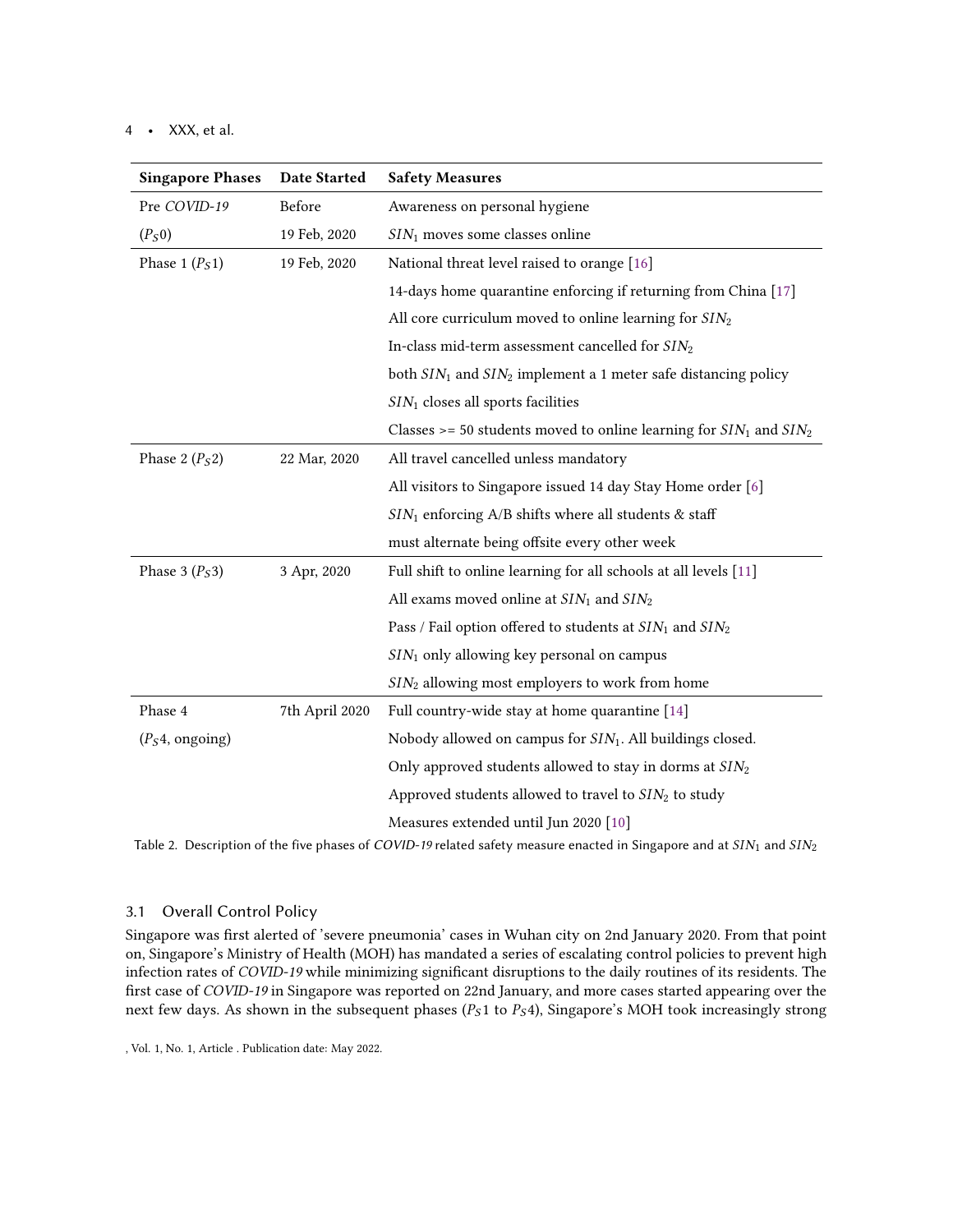

<span id="page-4-0"></span>Analyzing the Impact of Covid-19 Control Policies on Campus Occupancy and Mobility via Passive WiFi Sensing • 5

Fig. 1. Space occupancy for one school building for each university,  $SIN_1$  (blue) and  $SIN_2$  (orange), plotted from  $P_S 0$  to  $P_S 4$ .

measures to contain the spread of infection. These measures included mandatory stay-at-home quarantine orders for visitors, moving all academic programs online, to enforcing country-wide stay-at-home orders. Additionally, numerous facilities across Singapore were re-purposed as quarantine centres. For this analysis, several dormitory blocks at the  $SIN_2$  campus were re-purposed for this use in early May 2020 [\[22\]](#page-13-14).

#### 3.2 Impact of Different Policies on Occupancy

We first computed the drop in campus occupancy in Singapore as each phase of COVID-19 related policies were enacted. Figure [1](#page-4-0) plots the unique device counts for one building within the Singapore universities,  $SIN_1$  and  $\frac{SIN_2}{SIN_2}$ , over the COVID-19 phases,  $P_SO$  to  $P_S4$ . We observed there was a more than 90% percentage drop from phase  $P_S 0$  to  $P_S 3$  and beyond for  $SIN_1$  when the university implemented an almost full work-from-home policy  $(P_S 3)$  followed by the nationwide lockdown  $(P_S 4)$ . Despite taking the same set of measures,  $SIN_2$  was successful in reducing occupancy to only 75% at  $P_S3$ , and 98% by the lockdown. For  $SIN_1$ , the drop was almost 100% by Phase 4 ( $P_S$ 4) as nobody, except for security staff, was allowed onto campus whereas  $SIN_2$  still allowed a few thousand students to stay in the dorms.

To understand this change of occupancy in more detail, Figure [2](#page-5-0) shows the percentage change in space occupancy for different types of areas – in particular, areas used for recreation (e.g. indoor gym, outdoor spaces), studying (e.g. library), and dining (e.g. food courts). The values for  $SIN_1$  are shown in the left figure, while the values for  $SIN<sub>2</sub>$  are shown in the right figure. The absolute count for each percentage is listed inside each area (e.g. The absolute count for  $SIN_1$  Food for  $SIN_1$  in  $P_S 4$  is 22 people comprising about 40% of the total occupancy).

There were significant differences in the space utilisation between the two campuses. For example,  $SIN_1$  closed all recreational facilities in  $P_S2$  onwards, and this is reflected in the significant percentage drop. The on-campus dining facilities were also mostly closed from  $P_S$ 2 onwards.

As  $SIN<sub>2</sub>$  has a large number of students staying on campus in dorms ( $SIN<sub>1</sub>$  does not have dorms on campus), even in  $P_5$ 4, the occupancy of recreational spaces was relatively high (and higher percentage-wise than earlier phases). This result is likely because students staying in dorms did not want to stay in their rooms all day long and decided to go out to these recreational spaces (which is technically a violation of the quarantine rules in effect).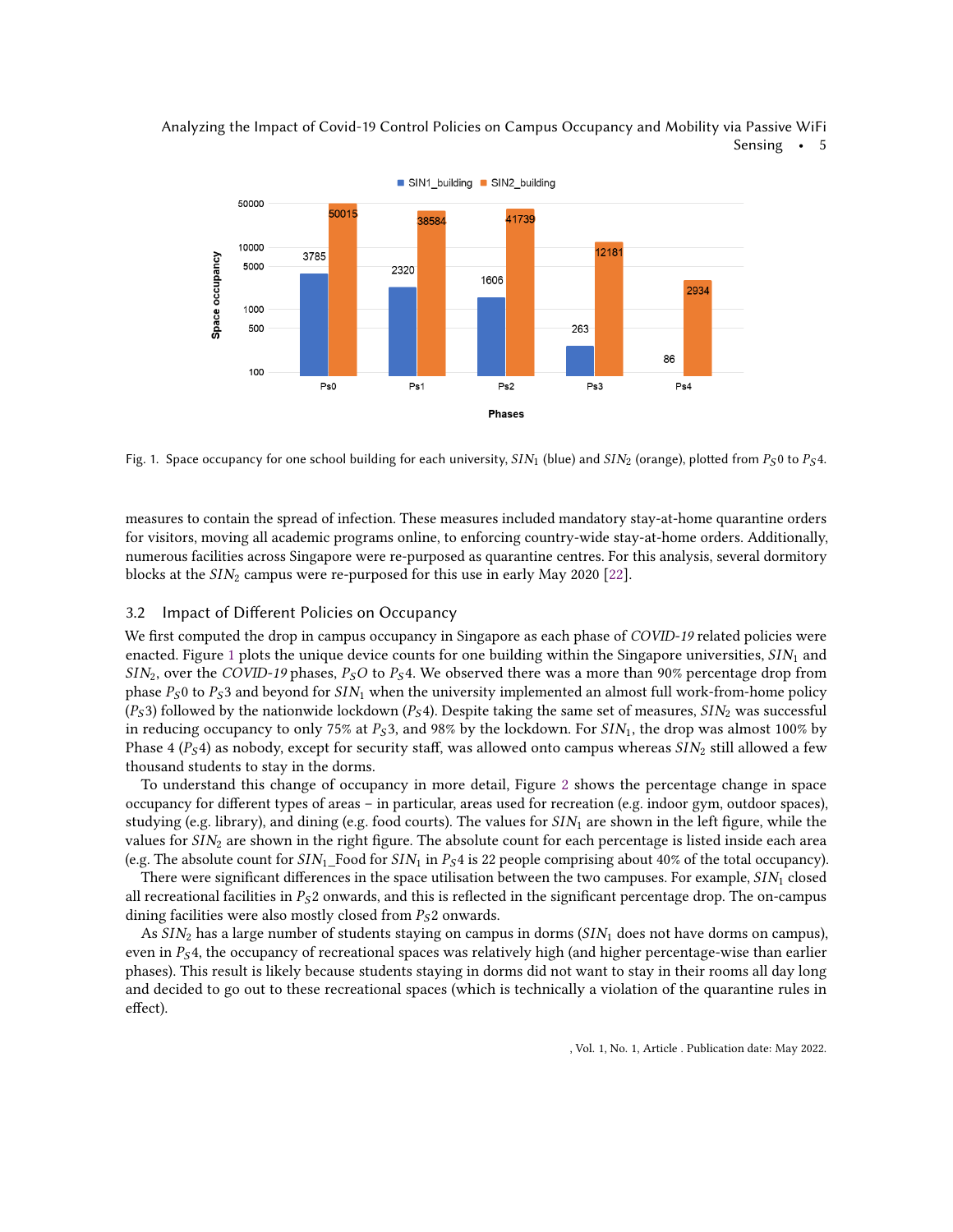<span id="page-5-0"></span>

Fig. 2. The percentage change in occupancy for a recreational area, library and food court within  $SIN_1$  (left) and  $SIN_2$  (right), plotted from pre COVID-19 time ( $P_S 0$ ) to current time ( $P_S 4$ ).

Such occurrences raise concerns that these recreational spaces would have larger than optimal occupancy densities and undesirable mixing students from different dorms that would compromise measures designed to contain the spread of infection.

#### 3.3 Impact of Various Policies on Mobility

Next, we sought to determine how various social mobility control measures influenced mobility patterns across both universities. First, looking at  $SIN_1$ , Figure [3](#page-5-1) charts the average transitions made on a per-building level over a day in each phase, from one building (called  $SIN_1$ \_building1), to five other  $SIN_1$  buildings. The transition count indicates the number of times a person moved from  $SIN_1$  building1 to the indicated building on that day.

The results showed an expected decrease in the overall numbers as each phase was introduced, beginning with the university's decision to conduct online learning for its students at phase  $P_S1$ . In phase  $P_S2$ ,  $SIN_1$  introduced full A/B schedules where only half the student and staff population could physically be on campus at any one

<span id="page-5-1"></span>

Fig. 3. Device transitions originating from  $SIN_1$ -building1 to five other buildings. The patterns of mobility remained the same on the overall despite significant reduction in the number of transitions over time.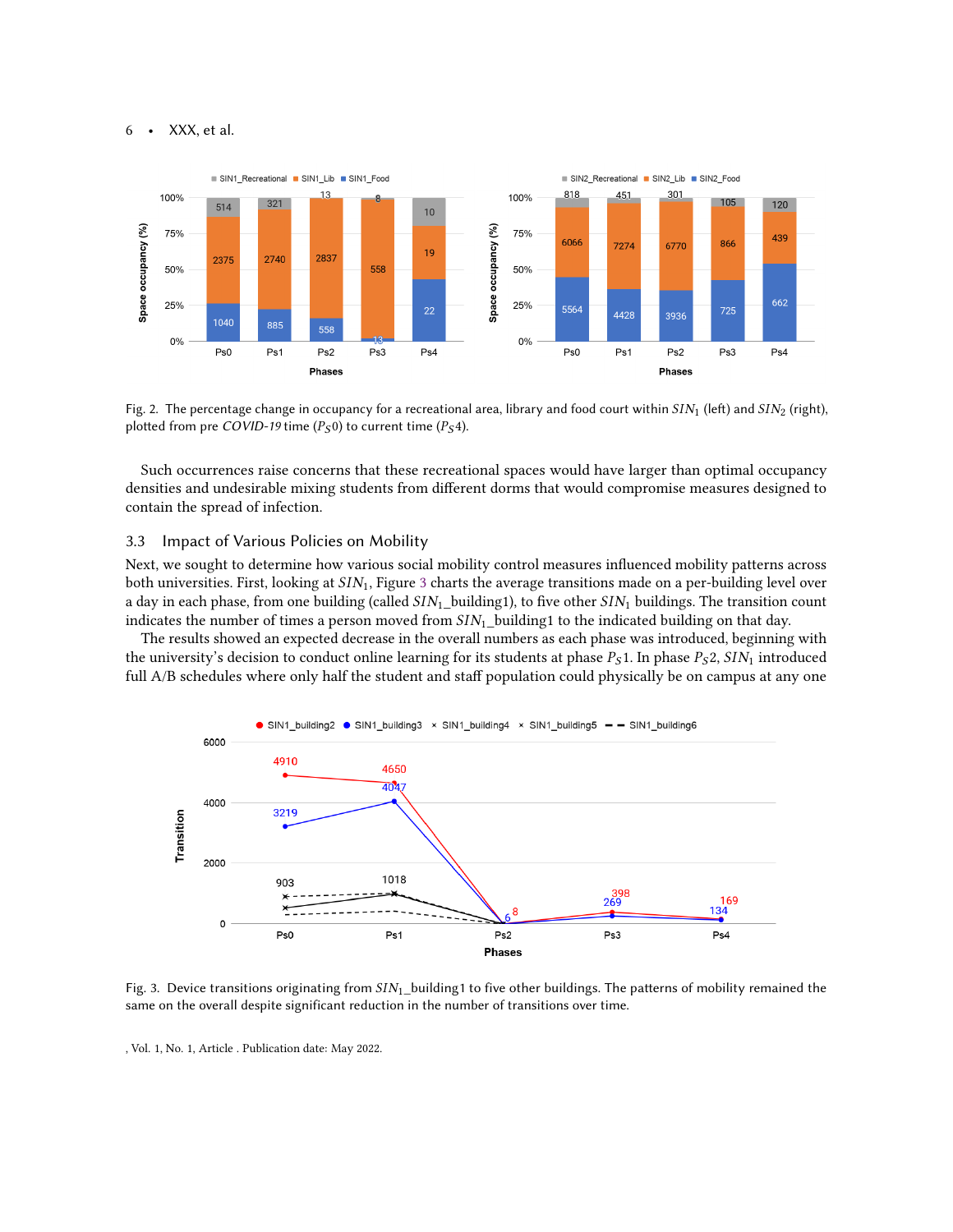<span id="page-6-0"></span>



Fig. 4. Device transitions originating from  $SIN_2$  building1 to three other academic buildings. The mobility rate is significantly less on the overall.

time. This step reduced the overall occupancy (as shown in Figure [1](#page-4-0) and decreasing Transition count for  $P_S 2$  in Figure [3\)](#page-5-1).

However, the actual mobility rate has not decreased as, even though the total number of people on campus had decreased, the number of buildings that each person visited had not. This is understandable as the work that each person on campus had to do remained the same – requiring them to visit the same set of buildings that they had to previously. SIN<sub>1</sub> reduced the campus occupancy to almost 0 in Phases  $P<sub>S</sub>$ 3 onwards, and this naturally reduced the mobility rate.

We next looked at data from  $SIN<sub>2</sub>$  to understand if these changes in mobility patterns were consistent. Figure [4](#page-6-0) shows the absolute number of transitions (numbers within each bar) along with the percentage of transitions from one  $\frac{SIN_2}{S}$  academic building to three other academic buildings. Similar to  $\frac{SIN_1}{S}$ , even though the total occupancy of the campus decreased due to the measures enacted in  $P<sub>S</sub>2$ , the mobility rate (amongst those staff and students still on campus) remained high until more complete lockdown policies were enacted in  $P_S$ 3 onwards.

## 3.4 On-campus Living

The previous analysis focused mostly on academic buildings. However,  $SIN_2$ , unlike  $SIN_1$ , has a significant student population still residing in on-campus dormitories even during the full lockdown phase  $P_S 4$ . We decided to dig deeper and understand the behaviour of these students living in these  $\langle SN_2 \rangle$  dorms.

Figure [5](#page-7-0) plots the daily activity trend of one dormitory location (called  $SIN_2_Dorm$ ) over phases  $P_S0$  and  $P<sub>S</sub>4$ . Overall, we observed the same daily occupancy levels (approximately 700) for this dorm across all phases – indicating that the population of the dorm had not changed significantly between phases.

However, our analysis of mobility patterns amongst students staying in the dorms revealed some interesting findings. In particular, we found that even during lockdown periods  $(S_P 4)$ , a significant number of people were moving actively across campus – which is technically a violation of the lockdown rules.

Figure [6](#page-7-1) presents the mobility analysis of 200 randomly selected individuals staying in  $SIN<sub>2</sub>$  Dorm. We found that their mobility rate increased during  $P_5$ 3 and  $P_5$ 4 compared to  $P_5$ 2. Each occupant was making at least three transitions on average in phase  $Sp2$ , which doubled to about six transitions in  $Sp3$  onwards.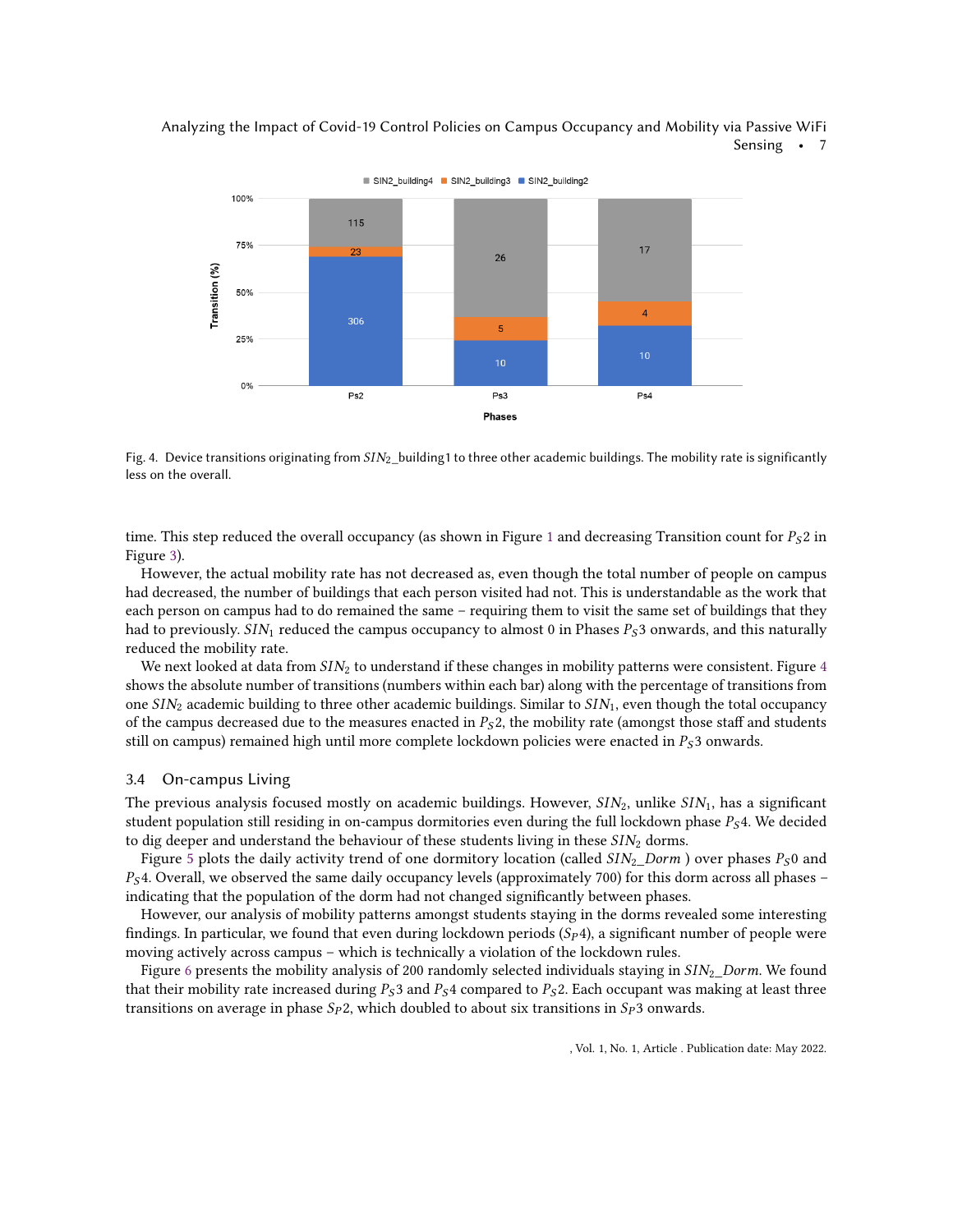<span id="page-7-0"></span>

<span id="page-7-1"></span>Fig. 5. The hourly trend of occupancy for  $\frac{SIN_2\_Dorm}{D}$  plotted before (P<sub>S</sub>0) and during full lockdown (P<sub>S</sub>4).



Fig. 6. Transitions of 200 sampled  $SIN_2_Dorm$  occupants to different (neighbourhood) area (e.g., another dorm) and unique locations within the vicinity of  $SIN<sub>2</sub>$ .

While the numbers seem surprisingly high at first glance, we discovered that the increases in mobility were due to individuals moving between buildings in the same dorm (to visit the dining and recreational facilities) and visiting bus stops more often (to head to other dining and grocery areas). These were all shorter length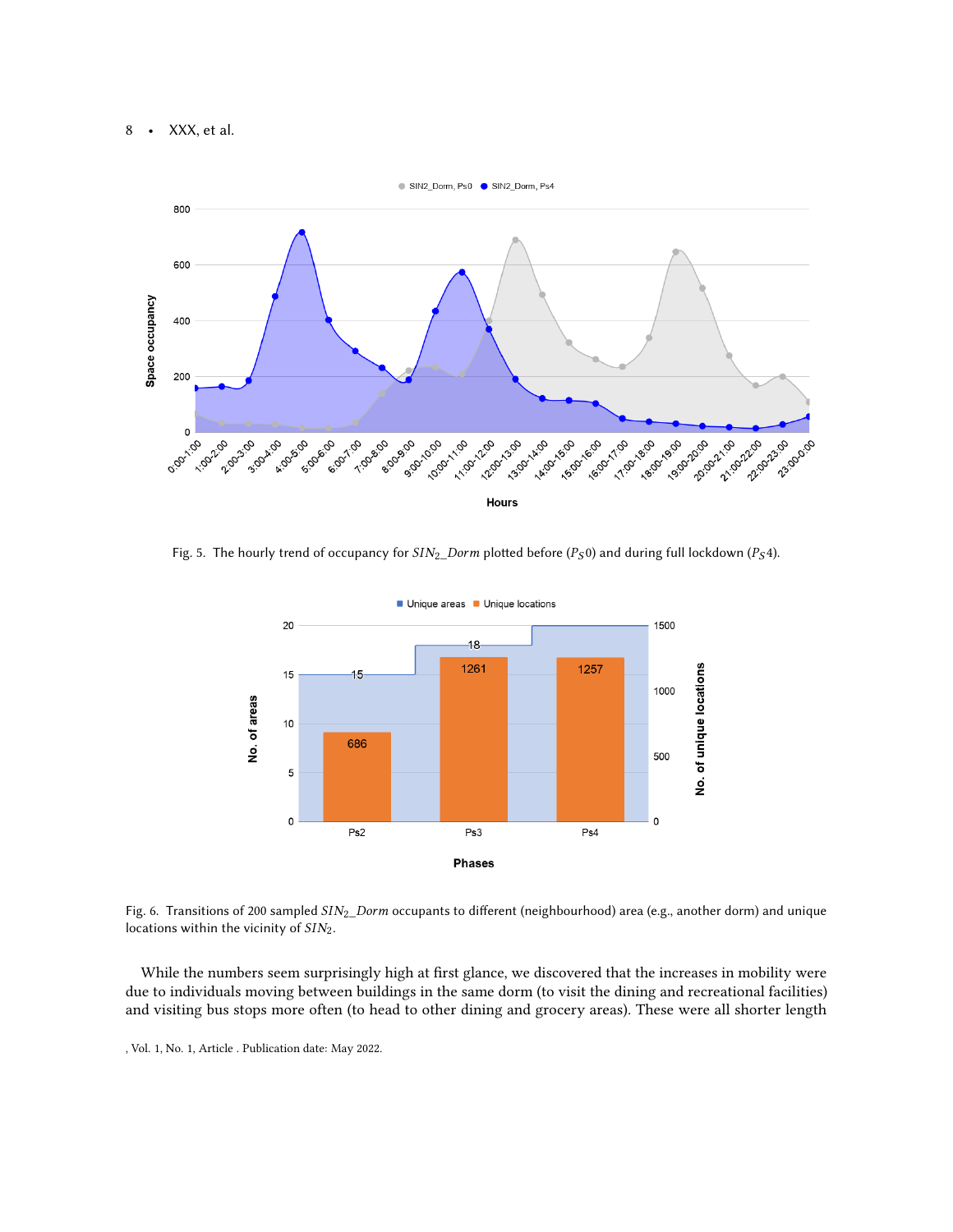Analyzing the Impact of Covid-19 Control Policies on Campus Occupancy and Mobility via Passive WiFi Sensing • 9

transitions compared to earlier phases – in earlier phases, the transitions had long durations as the individuals were going to academic buildings for coursework reasons.

#### 3.5 Main Takeaways

From the analysis of  $SIN_1$  and  $SIN_2$ , the main takeaway we derive is that policies that allow telecommuting and split-team load balancing are excellent for reducing the people density on campus. However, the staff and students that do work on campus are more likely to continue visiting the same set of places they utilized, thus, can lead to serious issues if an outbreak occurs – as the COVID-19 can be easily spread to all the other people visiting those areas. Thus, to avoid uncontrolled outbreaks, it may be necessary to limit the mobility of individuals and the only policy that was successful at this (from the many policies that were tried in Singapore) is a full lockdown where everyone is given stay-at-home orders.

In addition, the mobility analysis of dorm occupants at  $\frac{SIN_2}{S}$  suggests that reducing mobility will require providing everything occupants need at their premises itself. Otherwise, the mobility rate could go up (even if the actual length of the transitions are shorter in duration) as individuals travel to other places to procure food and other essential items needed during a lockdown.

#### <span id="page-8-1"></span>4 MOBILITY AND OCCUPANCY ANALYSIS FOR US UNIVERSITY

Unlike Singapore, the US state our campus ( $US_1$ ) was located in only had a single response – the state went from business as usual to a stay-at-home order with shutdowns of many businesses  $[\mathbf{8}]^1$  $[\mathbf{8}]^1$  .

We observed similar occupancy trends, compared to  $SIN_1$  and  $SIN_2$ , as  $US_1$  transitioned into a lockdown. Figure [7](#page-9-0) plots the total number of unique devices detected for different area types over ten days for each of the two phases. The areas picked were "Recreational" (e.g. gym), Dorm (e.g. on-campus dormitory housing), "Lib" (campus libraries), and "Food" (e.g. food courts). Overall, we observed a more than 90% decrease in occupancy between phases  $P_U$ 0 (business as usual)  $P_U$ 1 (full stay-at-home orders). In addition, we observed that the quarantine policies had significantly shifted the occupancy rates with the dormitories becoming the most occupied locations during  $P_U$ 1 and the occupancy of the previously busy library areas reducing significantly.

| <b>US State Phases</b> | Date Started | <b>Safety Measures</b>                          |
|------------------------|--------------|-------------------------------------------------|
| Pre COVID-19 $(P_U 0)$ | 29 Feb, 2020 | No Policy. Business as Usual.                   |
| Phase 1 $(P_U 1)$      | 20 Mar, 2020 | Stay at Home State Wide Order [8]               |
|                        |              | No classes at $US_1$                            |
|                        |              | Dorms cleared at $US_1$ except in special cases |

Table 3. Dates corresponding to the safety measures for COVID-19 in  $US_1$ 

We next investigated if similar changes to the mobility rate had occurred due to the quarantine policy. Figure [8](#page-9-1) plot the CDF of the number of other places visited by the occupants of one particular  $US_1$  dorm (called  $US_1$  Dorm) in each phase. We observed that the number of visits had significantly reduced with the  $50<sup>th</sup>$  percentile reducing by slightly more than half (about ten visits in  $P_U 0$  versus less than five visits in  $P_U 1$ ) and the 90<sup>th</sup> percentile decreasing from about 17 visits to about nine visits.

Figure [9](#page-10-0) breaks down these visits by the type of place visited. We observed that most of the visits in  $P_U 0$ were to dining and recreational locations. However, in  $P_U$ 1, most of the visits were made to another on-campus

<span id="page-8-0"></span> $1$ Note: for anonymity reasons, we cite an article listing all the states that have effected a similar policy.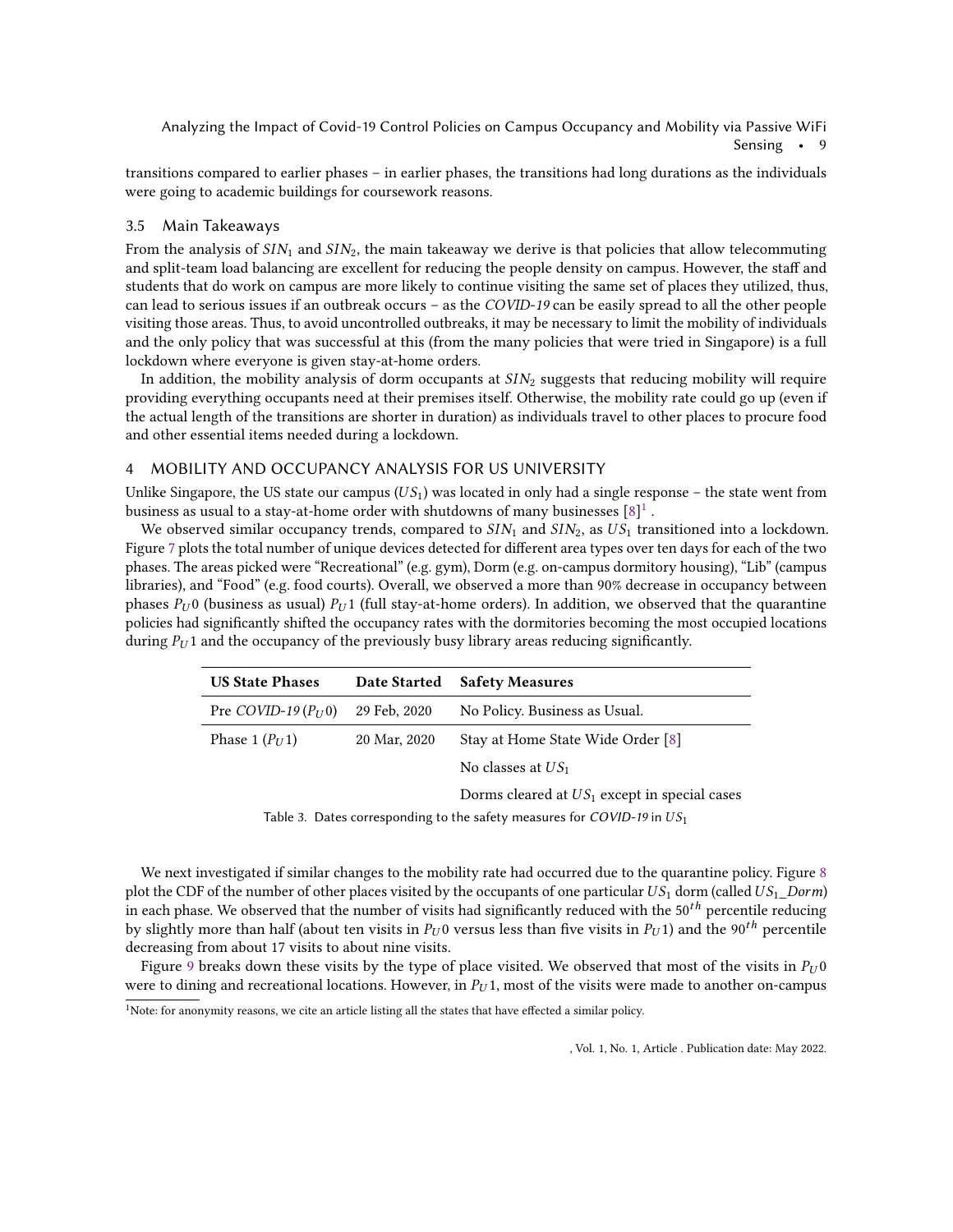<span id="page-9-0"></span>

Fig. 7. Space occupancy within  $US_1$  for both  $P_U$ 0 and  $P_U$ 1 – broken down by usage type

<span id="page-9-1"></span>

Fig. 8. CDF of unique transition locations made by occupants of  $US_1\_Dorm$ , plotted from pre COVID-19 time ( $P_U$ 0 the blue line on the right) to the current quarantine phase ( $P_U$ 1 the red line on the left)

dorm. We believe this was to avail of the dining and recreational facilities available at that dorm as certain previously-popular places on campus had been closed in  $P_U 1$ .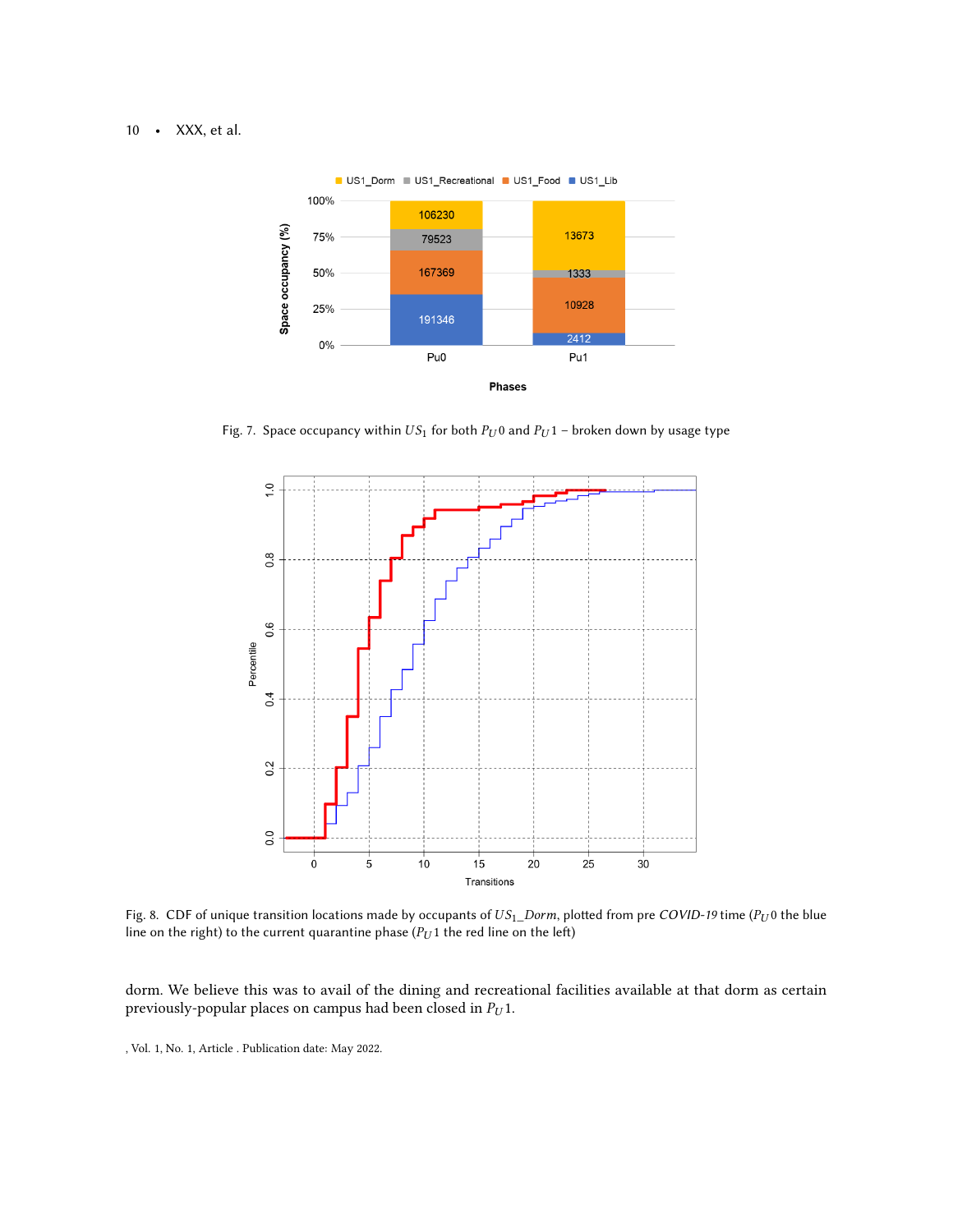

<span id="page-10-0"></span>Analyzing the Impact of Covid-19 Control Policies on Campus Occupancy and Mobility via Passive WiFi Sensing • 11

Fig. 9. The percentage change in transitions for different areas made by occupants of  $US_1$  Dorm, plotted from pre COVID-19 time ( $P_{U}$ 0) to current time ( $P_{U}$ 1).

# 5 DISCUSSION OF POLICY IMPACT AND LIMITATIONS OF OUR STUDY

In this section, we discuss the impact of the policy decisions on the probabilities of COVID-19 spreading amongst the student population. In particular, we looked at two different modes by which COVID-19 could spread: 1) spreading amongst the people who are in the same place as where you stay. We call this vector as local spread. 2) spreading amongst people that you meet as you travel to and spend time at places other than your primary place of residence. We call this vector as mobility spread. Controlling each of these vectors requires different approaches.

In particular, controlling local spread requires reducing the density of people that you stay with while controlling mobility spread requires reducing the amount of movement outside their homes that individuals perform. Note: both these approaches also apply in both cases just with different intensities. For example, limiting the movement you do at home can control local spread but this may not practical in many homes while reducing the density of people, in general, can reduce mobility spread as well.

# 5.1 Controlling Local Spread Across Campus

From the results presented in Sections [3](#page-2-1) and [4,](#page-8-1) we note that quarantine policies were very effective in removing people from their workplaces. The policies immediately removed one primary source of local spread - i.e., spreading a virus amongst your co-workers.

However, this quarantine policy resulted in higher densities being observed in the student dormitories, as shown in Figure [7](#page-9-0) where the occupancy in dorms increased after the initial quarantine measures were imposed. This was "solved" by the universities asking students to vacate the dorms and return home. This reduced the density of the dormitories as shown by our results, but it moved the problem elsewhere. In particular, we believe that many home residences would have seen much higher population densities as a result of these quarantine policies as the entire country (Singapore) and state (in the US) was asked to stay at home for extended periods of time. This could make it easier for residents to fall sick if someone in their vicinity had the virus.

Indeed, Singapore experienced this first-hand as the second wave of COVID-19 outbreak in Singapore occurred in the dormitories used by foreign workers. The population densities at these dormitories were very high, and the first cases of COVID-19 were reported on April 1st 2020 [\[15\]](#page-13-4). This spread grew very fast and resulted in thousands of infections within the dormitories within just a few weeks [\[13\]](#page-13-3). Fortunately, the strict quarantine policies,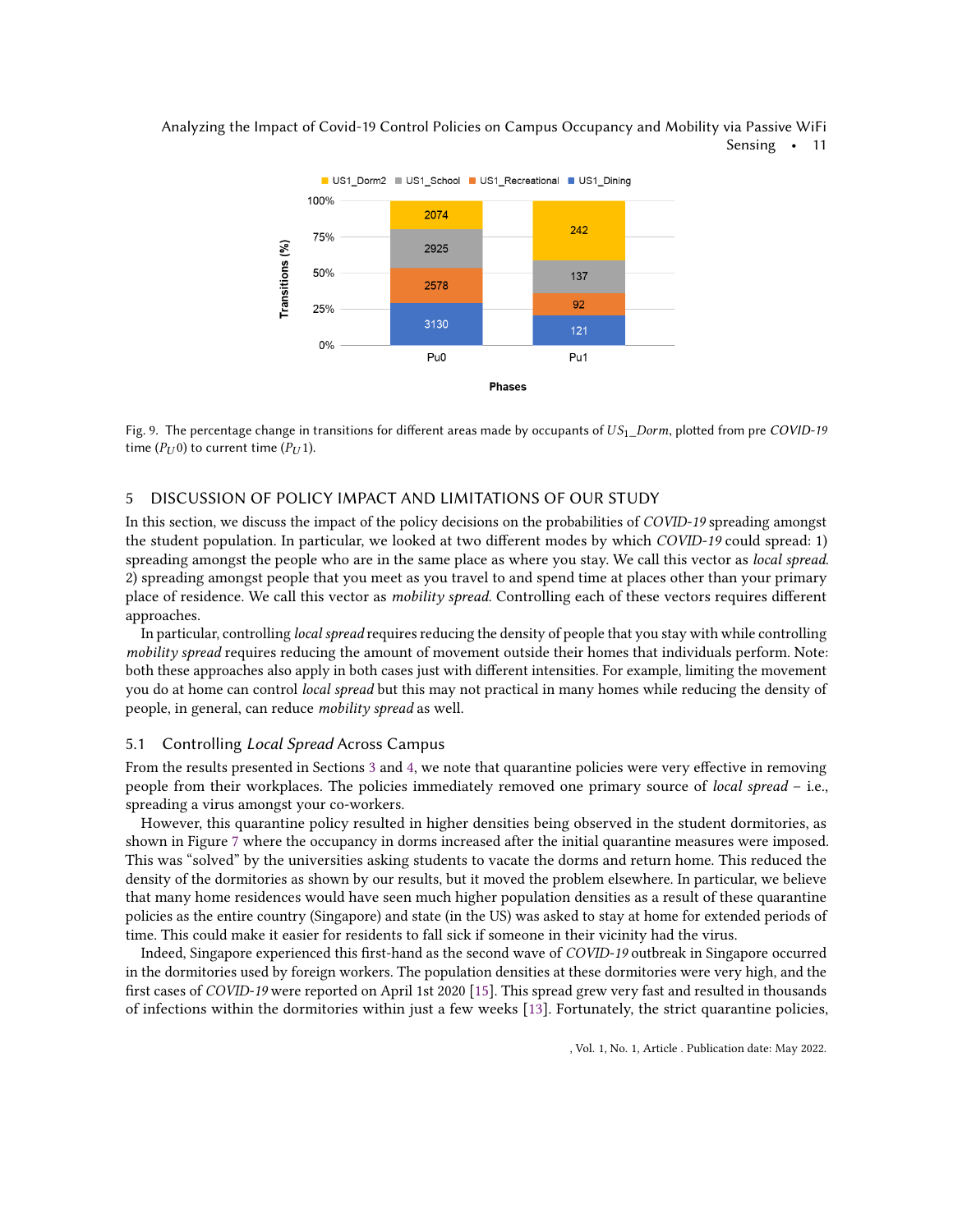enacted just a few days (on 7th April 2020) after the first dorm infection (on 1st April 2020) when the authorities realised the potential for the spread to grow out of control, ensured that the virus was contained within the dormitories. For example, while the infection rate remains high in the worker dormitories, the number of cases in the rest of Singapore is almost non-existent – on May 15th 2020, 791 new infection cases were discovered in the worker dorms with just one other case discovered across the rest of Singapore [\[12\]](#page-13-16). Thus, while quarantine policies can lead to higher local transmission rates, the significantly reduced mobility stops the virus from spreading beyond the local area.

## 5.2 Controlling Mobility Spread

The second mode of virus propagation is where an infected individual travels to another place and infects someone there. We call this mobility spread. This vector is particularly dangerous as it can allow the virus to spread to formally safe areas very quickly. Indeed, it was this vector that was responsible for spreading COVID-19 throughout the world – carried by infected individuals travelling between countries.

We see from the results in Section [3](#page-2-1) that only a strict quarantine was effective in reducing mobility patterns. In particular, the split team and other approaches used in phases  $P_51$  and  $P_52$  did not have a significant impact on the mobility patterns of individuals (defined as the number of unique places visited by an individual in a day). However, when strict quarantine policies were enacted, starting in  $P_S3$  and fully enacted in  $P_S4$ , we note that the amount of individual mobility has significantly reduced. Also, when people were mobile, they spent significantly lower amounts of time at each place visited.

This data backs up the policy decisions in both Singapore and the US state to enact a strict quarantine as the impact on individual mobility is very clear. Such measure, in turn, dramatically reduces the probability that COVID-19 can spread beyond a local area. However, as stated previously, reducing mobility comes at the expense of increasing the population density of homes, dormitories, and other residential areas. Hence, there could be a higher probability of local infections as a result of a strict quarantine (as demonstrated by the worker dormitories outbreak in Singapore).

## 5.3 Scaling to Other Areas

In this paper, we showed how to use WiFi data collected directly from the infrastructure to provide a detailed view of the effectiveness of various COVID-19 related containment policies. We believe this is a very viable approach for other locations as it a) does not require deploying an app that needs to be installed (the actual usage rate of the various over-hyped Bluetooth-based contact tracing apps is very low at 5% or lower [\[1,](#page-12-0) [9\]](#page-13-17)), b) can work anywhere with WiFi or even if cellular data is available, and c) scales very easily to the number of devices that have that interface (cellular or WiFi) enabled. The analysis can also provide privacy by leveraging hashing, k-anonymity, and other established network data privacy solutions.

The main drawbacks of this approach are that i) outdoor usage can be a challenge unless cellular data is available or outdoor WiFi coverage is available, ii) accessing the WiFi data from new areas can be tedious if the required WiFi data expertise is not available (our team has a decade of experience working with both Cisco and Aruba solutions), iii) not every person in the area will have a WiFi-enabled device or have their WiFi interface turned on (note: the coverage will still be significantly better (at over 90% coverage for  $SIN_1$  and  $SIN_2$ ) than any app-driven approach), and iv) WiFi MAC address anonymisation policies limit the information you can obtain from unassociated WiFi devices (the anonymisation prevents mobility analysis of the devices as their MAC addresses change, however occupancy analysis can still be performed).

Overall, we believe this is a very promising avenue to pursue and the administrators at all three universities agree. We are already providing updates at  $SIN<sub>1</sub>$  to the campus facilities managers and the deans of students at  $SIN<sub>2</sub>$  about the occupancy and mobility levels across the buildings and dorms at each campus.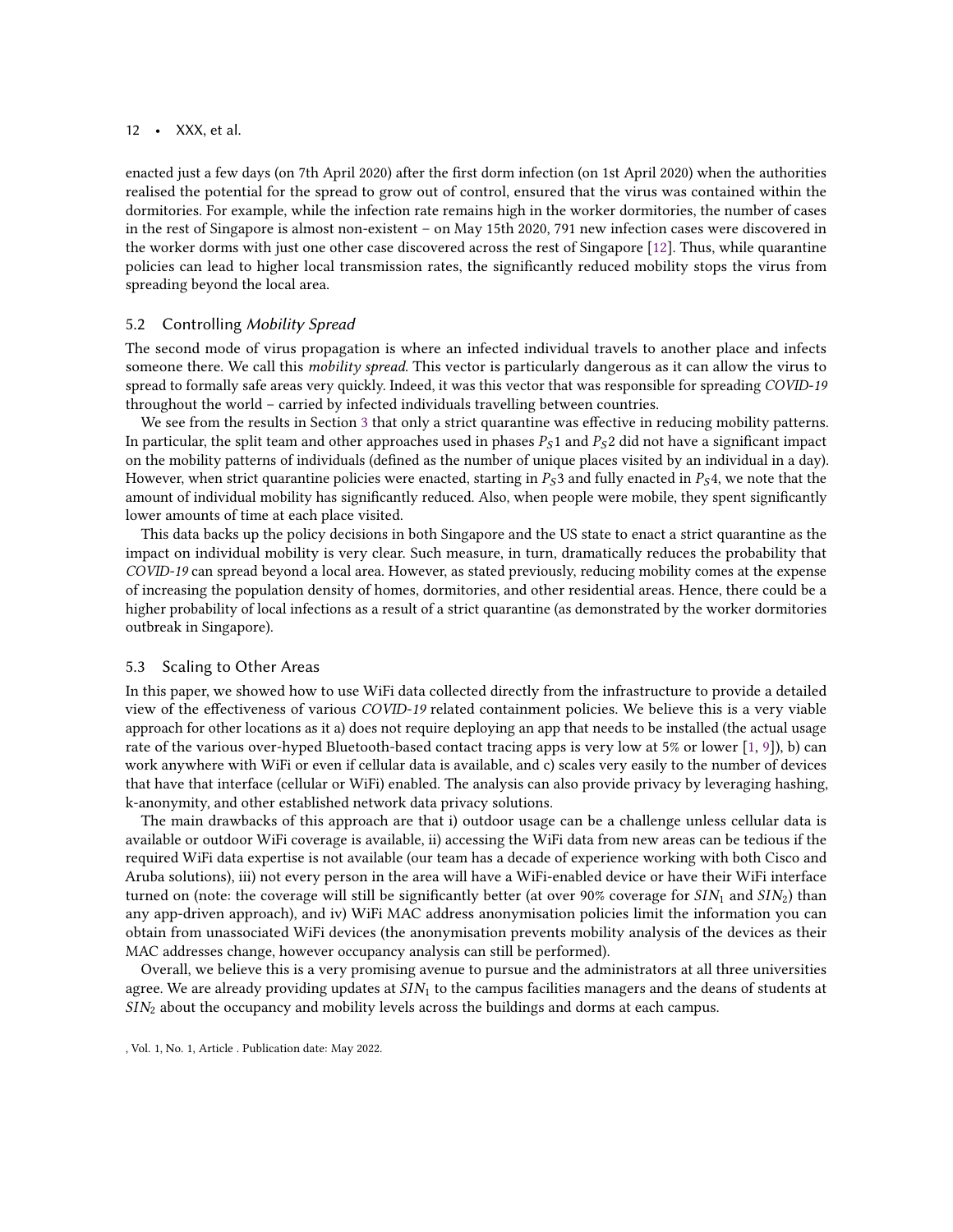Analyzing the Impact of Covid-19 Control Policies on Campus Occupancy and Mobility via Passive WiFi

Sensing • 13

#### 5.4 Limitations

Our data-driven study had the following limitations. First, the data was only collected from WiFi-enabled devices that were associated with the campus WiFi networks. This can result in under-counting if individuals do not enable or carry a WiFi device or if they were not connected to the campus network. Second, our data comes from two campuses described, one each in the USA and Singapore. While we have observed similar results in two different settings in different continents, local factors may prevent specific results from applying to other regions. Still, we believe many of our observations about local and mobility spread resulting from quarantine and social distancing policies are more broadly applicable.

# 6 RELATED WORK

This analysis was inspired by prior work that uses WiFi data to analyse and understand other environments. This includes understanding the flow of people through buildings [\[26\]](#page-13-18), how people move in groups [\[7,](#page-13-19) [23\]](#page-13-20), shopper behaviour [\[5\]](#page-13-21), and even the psychological state of individuals [\[30\]](#page-13-22). We use similar techniques as prior work and apply it to understand the occupancy and mobility patterns of staff and students across our three campuses.

Our goal is to help advise policy makers about the effect of various COVID-19 related decisions. This is particularly important as every country is grappling with COVID-19 and enacting a slew of policies that they believe are best for them [\[19\]](#page-13-7). But how do you know if these policies are effective? To help, there have been several online COVID-19 trackers that show the number of infections per country [\[2,](#page-12-1) [4,](#page-13-23) [20,](#page-13-1) [27\]](#page-13-24). In addition, there has also been more focused COVID-19 analysis such as the analysis of an office block in South Korea [\[21\]](#page-13-25), analysis of possible ways to exit lockdown across the world [\[28\]](#page-13-26), the rate of spread of COVID-19 in China [\[24\]](#page-13-27), and brief analysis of campus behaviour in Italy [\[3\]](#page-12-2). We add to this growing body of work by providing detailed analysis using data from three different campuses (two of which are quite large) that shows the clear effect that various policies have, over two months, on the occupancy and mobility at these campuses.

# 7 CONCLUSIONS

In this paper, we present results from two campuses in Singapore and one in the North-Eastern portion of the United States of America showing the effect of various COVID-19 related containment policies on the occupancy and mobility patterns on each campus. Our data was collected directly from the WiFi infrastructure at each campus. Our results showed that work-from-home and split-team work arrangements were quite effective at reducing the overall occupancy of buildings on campus. However, reducing the mobility rate of individuals on campus require nothing less than a full lockdown.

Our analytics are already being used by campus administrators to understand the impact of the various policies being enacted. We are currently improving our analytics, user interfaces, and visualisations to allow administrators to easily understand the occupancy and mobility impact of various COVID-19 related policies such as mandatory social distancing, online learning, flipped classrooms, and split-team arrangements. This is particularly important as these measures will be used at scale when lockdowns are lifted, and classes resume for the Fall semester.

# REFERENCES

- <span id="page-12-0"></span>[1] Aradhana Aravindan and Sankalp Phartiyal. 2020. Bluetooth phone apps for tracking COVID19 show modest early results. [https://www.reuters.com/article/us-health-coronavirus-apps/](https://www.reuters.com/article/us-health-coronavirus-apps/bluetooth-phone-apps-for-tracking-covid-19-show-modest-early-results-idUSKCN2232A0) [bluetooth-phone-apps-for-tracking-covid-19-show-modest-early-results-idUSKCN2232A0.](https://www.reuters.com/article/us-health-coronavirus-apps/bluetooth-phone-apps-for-tracking-covid-19-show-modest-early-results-idUSKCN2232A0)
- <span id="page-12-1"></span>[2] CORONATRACKER.com. 2020. COVID-19 Corona Tracker. [https://www.coronatracker.com/.](https://www.coronatracker.com/)
- <span id="page-12-2"></span>[3] Thomas Favale, Francesca Soro, Martino Trevisan, Idilio Drago, and Marco Mellia. 2020. Campus traffic and e-Learning during COVID-19 pandemic. Computer Networks 176 (Jul 2020), 107290. <https://doi.org/10.1016/j.comnet.2020.107290>